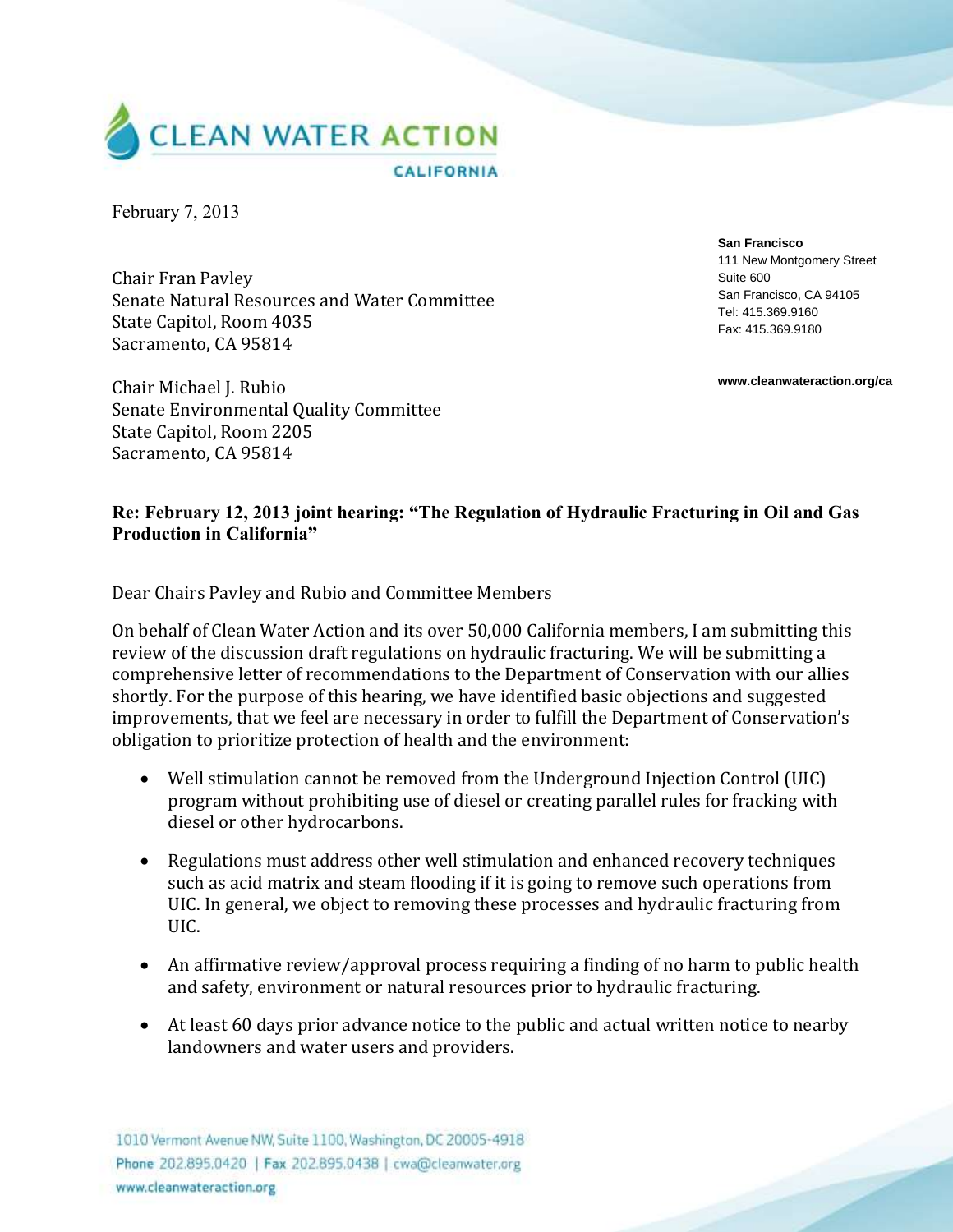

- Disclosure and approval of the source and volume of water used in fracking and disposition, volume and composition of wastewater, including flowback and produced water associated with well stimulation operations.
- Groundwater testing must be performed prior to any well stimulation operations to establish baseline water quality and subsequent to all drilling and well stimulation.
- Air quality protections, including monitoring and limits on volatile organic compounds (VOC's), air toxics and greenhouse gas emissions.
- Green completions must be placed on all wells to prevent any flaring or venting of greenhouse gases.
- Limit on the use and injection of dangerous chemicals including a prohibition on the injection of diesel (including BTEX chemicals).
- Advance disclosure of chemicals, which will be brought to a frack site and or injected, rather than only reporting after a frack job.
- Monitoring to establish baseline ground movement and seismic activity and post fracturing seismic activity in the surrounding areas.
- Prohibition on fracking confidential wells.
- Elimination of trade secret protections to hide the identities and quantity of chemicals used in the fracking process.
- Prohibition on fracking in or around sensitive areas including, but not limited to, the Pacific Ocean (offshore oil platforms), coastal estuaries, near residential areas, sensitive receptors (hospitals, schools, daycare facilities, elderly housing and convalescent facilities), sensitive ecosystems and critical watersheds.

Clean Water Action recommends a collaborative approach to regulating hydraulic fracturing. Cooperation between agencies is required to effectively protect California's health, environment and natural resources. Prior to issuing any further draft regulations, we recommend that DOC receive full input from the following agencies: the State Water Resources Control Board, the Regional Water Quality Control Boards, the Air Resources Board, the Department of Toxic Substances Control, and the Department of Public Health.

Sincerely,